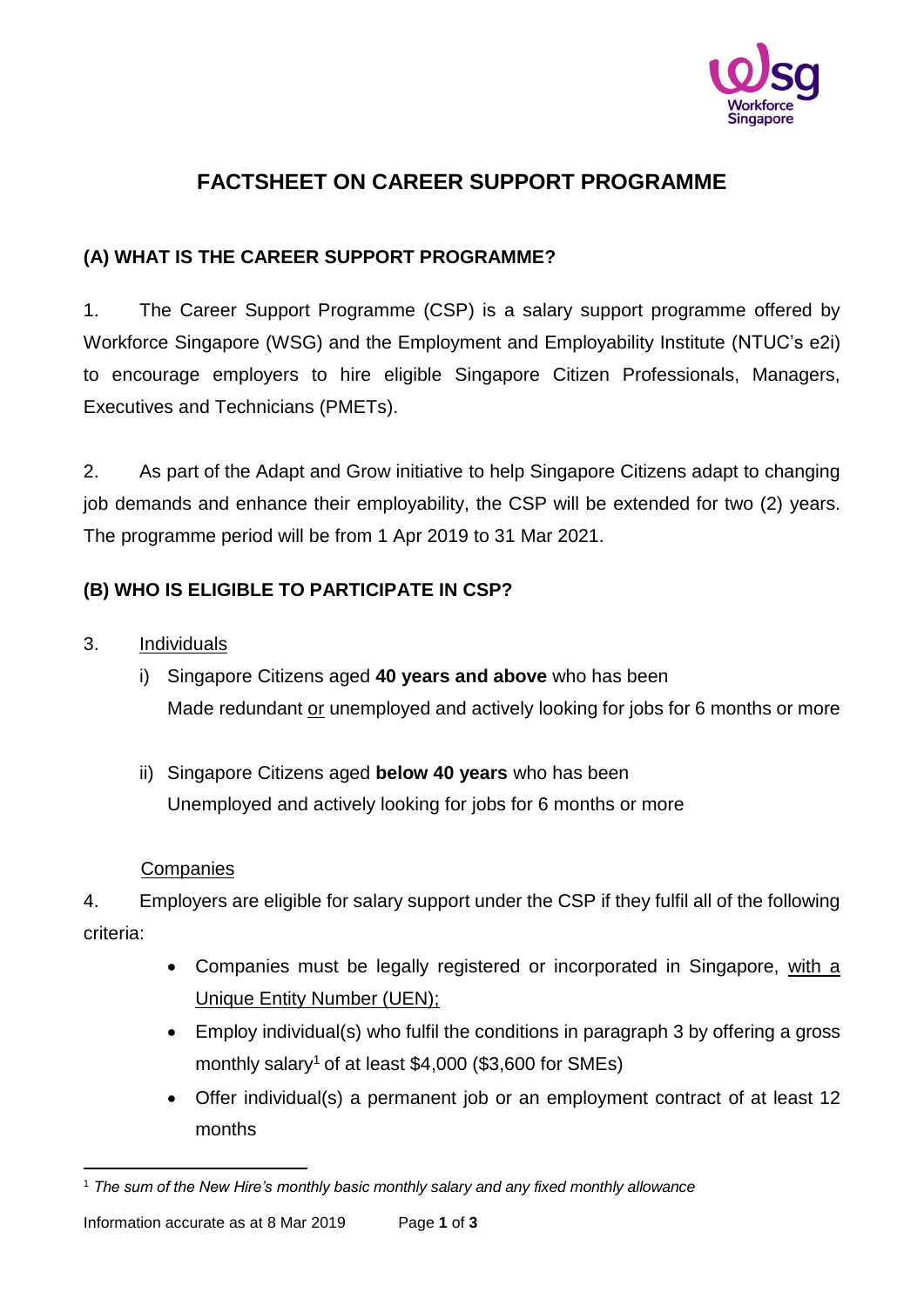

### **(C) WHAT KIND OF SUPPORT IS AVAILABLE?**

### Individuals

5. Eligible Singapore Citizen PMET job seekers will have more opportunities to access mid-level jobs.

### **Companies**

6. Employers can receive salary support of up to a maximum of 18 months for every eligible Singapore Citizen PMET employed (see Table 1). This will help defray a portion of their salary bill as employers tap on the pool of experienced and skilled PMETs.

| <b>Salary Support for</b><br><b>Singapore Citizen PMETs</b>                                                                                                                               | <b>First 6 months</b><br>of employment | <b>Second 6 months</b><br>of employment | Third 6 months of<br>employment |
|-------------------------------------------------------------------------------------------------------------------------------------------------------------------------------------------|----------------------------------------|-----------------------------------------|---------------------------------|
| $\geq$ 40 years unemployed and<br>actively looking for jobs ≥12<br>months                                                                                                                 | 50%                                    | 30%                                     | 20%                             |
| $\geq$ 40 years unemployed and<br>actively looking for jobs for 6<br>months to $<$ 12 months OR<br>made redundant                                                                         | 40%                                    | 20%                                     | N.A.                            |
| <40 years unemployed and<br>actively looking for jobs for<br>$\geq 6$ months                                                                                                              | 20%                                    | 10%                                     | N.A.                            |
| <b>Gross monthly salary*:</b><br>Offering at least \$3,600/month for SME <sup>^</sup> (capped at \$7,000/month)<br>Offering at least \$4,000/month for Non-SME^ (capped at \$7,000/month) |                                        |                                         |                                 |

Table 1: Salary\* Support for Companies

*\* The sum of the New Hire's monthly basic monthly salary and any fixed monthly allowance*

*^ Companies must be legally registered or incorporated in Singapore, with a Unique Entity Number (UEN)*